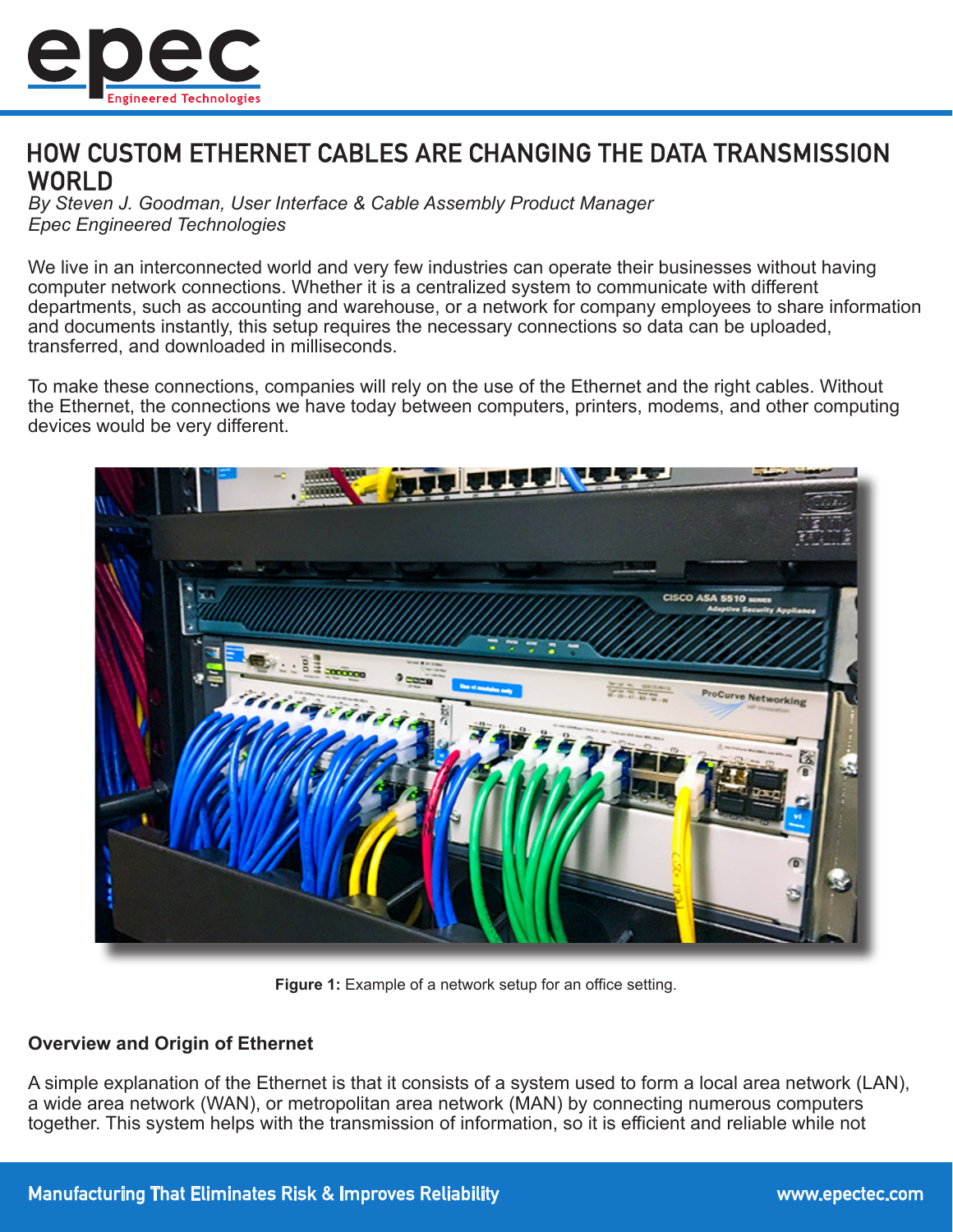

allowing simultaneous transmissions between two or more systems as a set of protocols are in place to dictate how information is passed along.

While Ethernet sounds like a buzzword created within the last decade, it is actually older than what many people may think. The Ethernet was first created back in the early 1970s by Robert Metcalf, along with David Boggs, who worked for the Xerox Palo Alto Research Center (PARC). The team was assigned the task to connect the first ever personal workstation consisting of hundreds of computers to the very first laser printer developed in the world. To do this, Metcalf and Boggs had to overcome a very big issue of packet collision. A packet consists of a unit of data that goes from a start point to a destination during routing. Anything that is currently sent over the Internet, such as GIFs, emails, or URL requests are broken down into chunks of data until it is at the sufficient size for routing. Then, all these packets are transmitted across the Internet together or in different routes as they reach their destination due to a number and Internet address that was assigned to each packet.

All those packets traveling at one time would decrease the efficiency of the data system back in the 1970s. If two systems transmitted at the same time, the packets would collide and "become lost in the ether." The system nodes would have to retransmit the packets after an interval of time, causing an increase in traffic load capacity that lessened the system's efficiency. Metcalf and Boggs worked to discover packet-queueing algorithms that sought to increase traffic capacity efficiency by 90 percent as their work became the basis of Ethernet and the media access rules (MAC).

However, for their particular needs at PARC, Boggs and Metcalf realized that wireless solutions would not be the right choice. They instead turned to coaxial cables to form the connections as the computers could obtain a network speed of 3Mbps. Xerox kept this technology under lock and key until 1983 when the [Institute of Electronics and Electrical Engineers](https://www.ieee.org/) (IEEE) 802.3 committee standardized Ethernet as it was now able to be commercialized.

# **Emergence of UTC CAT Cables**

As Ethernet began to catch on in homes and businesses across the country and around the world, data transmission began to grow, requiring cables that could handle the numerous packets being routed between computers, networks, modems, and switches. In 1985, 10Mbps network speeds appeared, which was considered fast Internet at that time. Then it increased to 100Mbps in 1995 and increased again to 1Gbps in 1998 when the thinnest cables gave way fiber optic twisted cables, according to [TechTarget](http://https://searchnetworking.techtarget.com/feature/Understanding-the-evolution-of-Ethernet).

When 2006 approached, so too did 10Gbps networking speeds over fiber optic transmission as twin-axial unshielded twisted pair cables (UTC) were commonly used. These UTC cables were placed into categories with numbers based on use and the number of twists to the wire. They were referred to as CAT cables.

For decades, CAT-1 cables were strictly used as old telephone cables for data rates of 1Mbps. Yet it could not be used for network traffic. CAT-2, CAT-3, and CAT-4 were created to be used with Token Ring networks, which is a LAN where computers are connected in a ring to prevent data collision between two computers that want to send messages at the exact same time. In addition, these particular CAT cables were connected to PCs, routers, and switches. As data rates become larger, the need for faster and more efficient cables was required. CAT-3 could handle the 10Mbps rates while CAT-4 could push the limit up to 16Mbps.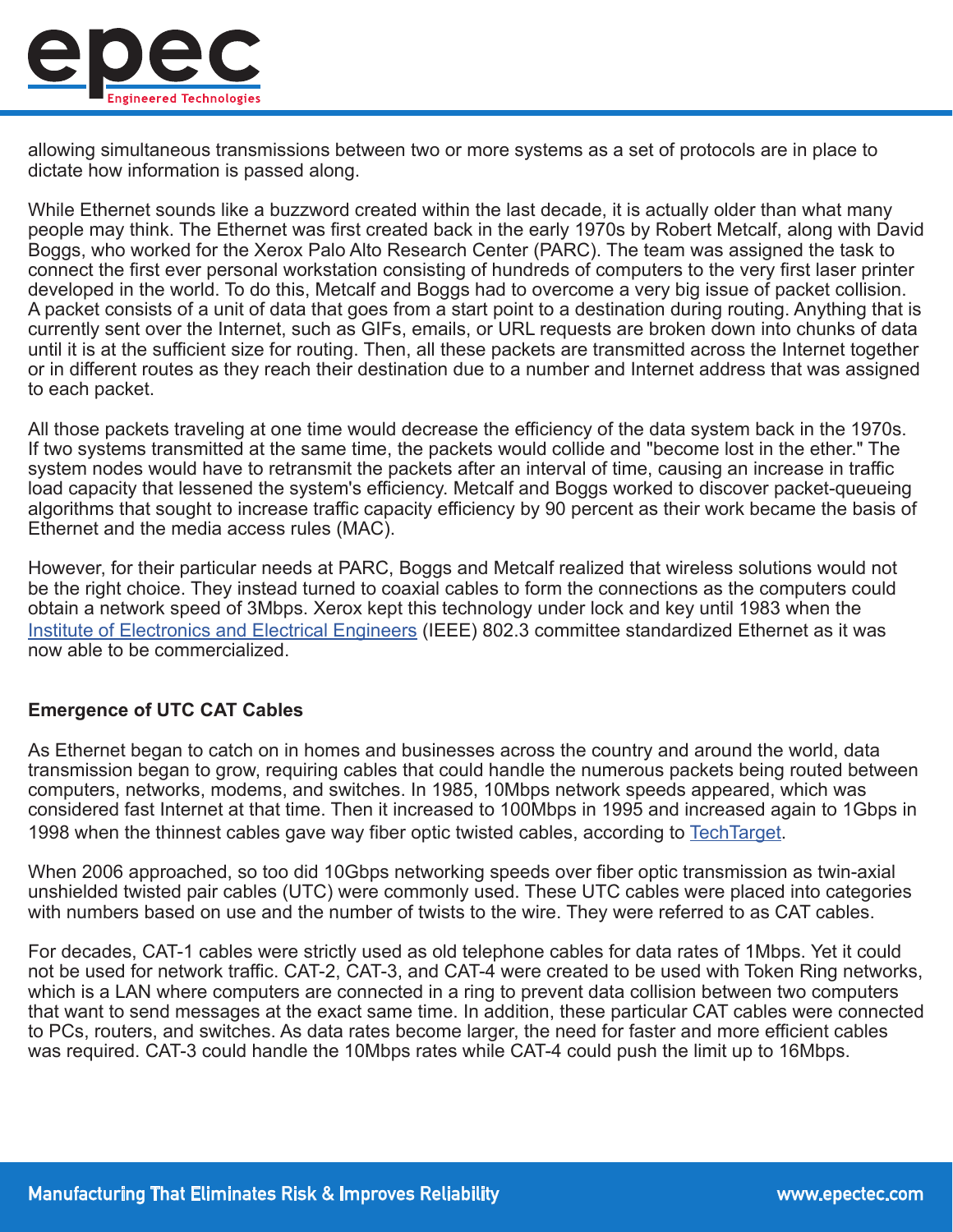

# **CAT-5 and CAT-6 Cables Taking Ethernet into the Future**

By 2010, networks could push higher speeds to accommodate growing data centers as they could reach data transfer rates of 10Mbps up to 75Mbps or more. Since Cat-4 cables could only go up to 16Mbps and with the cable only having a limited bandwidth of 100 meters, newer CAT cables had to be created. Companies having multiple departments spanning the buildings that require secure and fast connections turned to CAT-5 cables as the most desired connection to provide fast speed Ethernet services without requiring computers to be placed into a Token Ring network.

The early CAT-5 cables consisted of a copper wires that had 4 pairs of 8 wires that are twisted, as CAT-5 wires had more twists for every inch then previous CAT cables. These twists to the wire were necessary, as they were designed to prevent interference from one cable to a cable beside it so data packets would not become lost. Although the cables had eight wires, the early version only really used 4 of the wires (2 pairs) to provide 10Mbps to 100Mbps.

Each end of the cable has a jack that looks similar to a telephone jack cable, but an Ethernet cable is slightly wider. The jack is called a registered jack 45 interface standard, commonly known as an RJ45 connector. The connector has eight pins inside for the 8 wires that are in the Cat-5 cable, as each wire is color coded. There are two wiring standards to RJ45 connectors, T-568A and T-568B, based on the application as the wires will have different colors to them to represent which ones are for transmission and which are for receiving.



**Figure 2:** Example of an RJ45 plug being fitted to the end of and ethernet cable.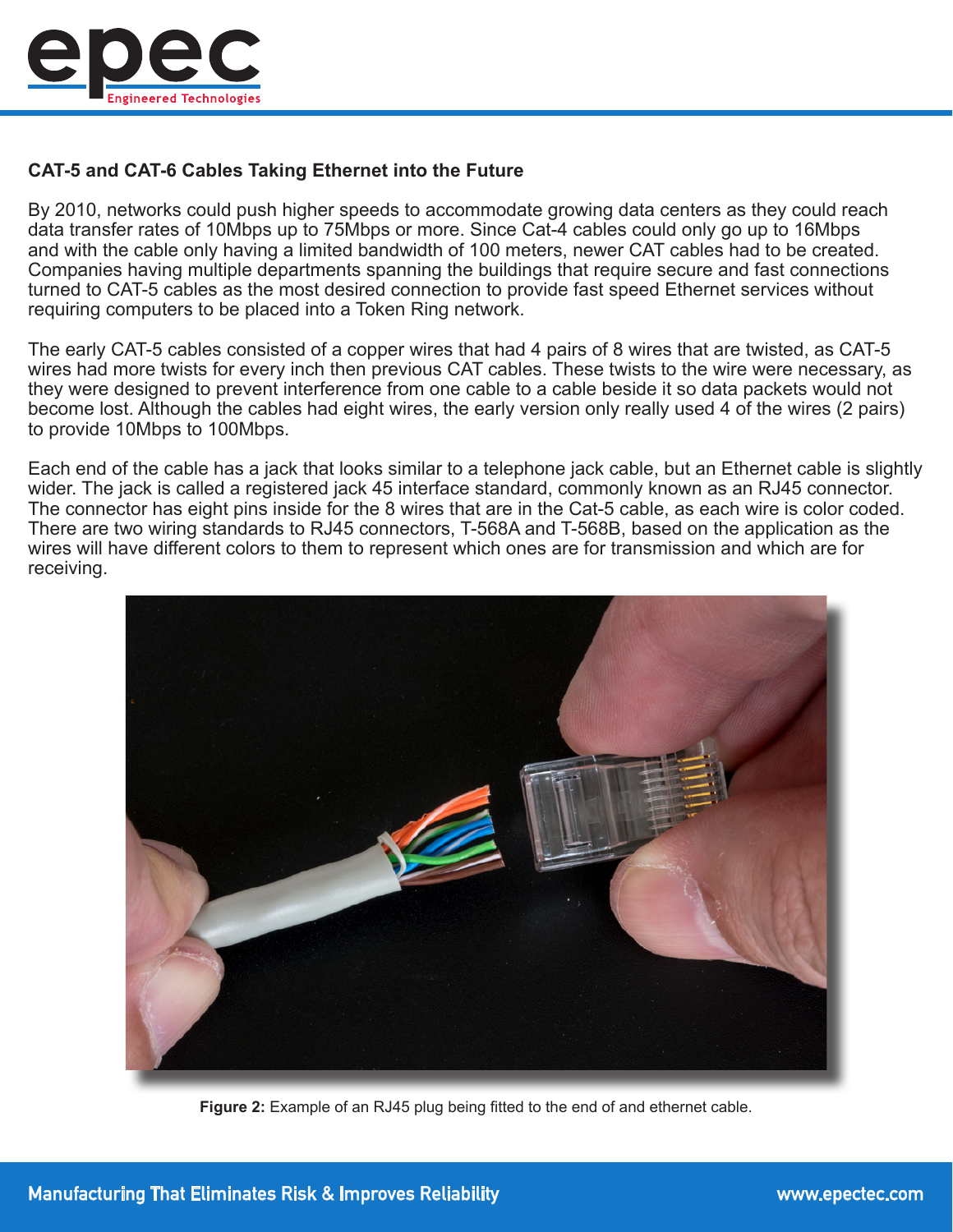

CAT-5 cables became standard and desired at this time. However, a new problem emerged in businesses that were running a vast array of cables through their buildings and connecting computing devices to each other. Electronic equipment would experience crosstalk. Crosstalk is where electromagnetic signals are emitted that can end up interfering with the routing going on in cables, as this interference would increase the number of lost packets and overall errors.

To prevent the problems created by crosstalk, CAT-5 Enhanced (CAT-5E) and CAT-6 cables were introduced, making older CAT-5 cables obsolete. The structural makeup CAT-5E and CAT-6 cables were still the same as the older CAT-5. Yet these cables offered the fastest speeds as CAT-5E could go up to 1Gbps and CAT-6 could reach data rates of 10Gbps.

# **Applications for CAT-5E and CAT-6 Cables**

For roughly 15 years, CAT-5E cables were used for most standard applications from workplaces to home workstations. CAT-6 cables were the newer version, yet they're going through heavy use as company network connections. The CAT-6 connections could provide more capabilities at faster rates with a longer bandwidth of up to 164 meters.

Deciding on the right cable to use is dependent upon what type of connection a company needs, the amount of crosstalk that will be experienced in the workplace environment, the standard data rate that is required, and the bandwidth limits. Most residential applications will only require the CAT-5E cables for use, as these cables are more than sufficient to provide the right connection at the right price.

For commercial applications, a small company that doesn't require a lot of Internet connections for their workspace because they aren't sharing large amounts of files between computers could also rely on CAT-5E cables. Yet, for corporations who expect their data rate needs to grow in time, they would be better off having the CAT-6 cables. Companies should also turn to CAT-6 if they will be doing a lot of video and audio processing between workstations, as the higher gigabyte networking capabilities of the CAT-6 would fulfill business needs.

Newer CAT cables are constantly being introduced to meet the growing needs of larger data rates. CAT-6A and CAT-7 are already here, as networks will become vast and change the landscape on how data is transmitted and received.

#### **Epec Customized Ethernet Cables**

It's clear that as data transfer rates grow and RJ45 interconnects become the norm, CAT cable's use will continue to be widespread. This creates new opportunities to marry the standardization of the CAT series of cables with customized features, lengths, functionalities, etc.

There are countless ways to incorporate CAT style cables into both ethernet and non-ethernet applications. For example, pins can be blanked out and only 4 conductors may be used - while keeping the low cost RJ45 connector as your connector.